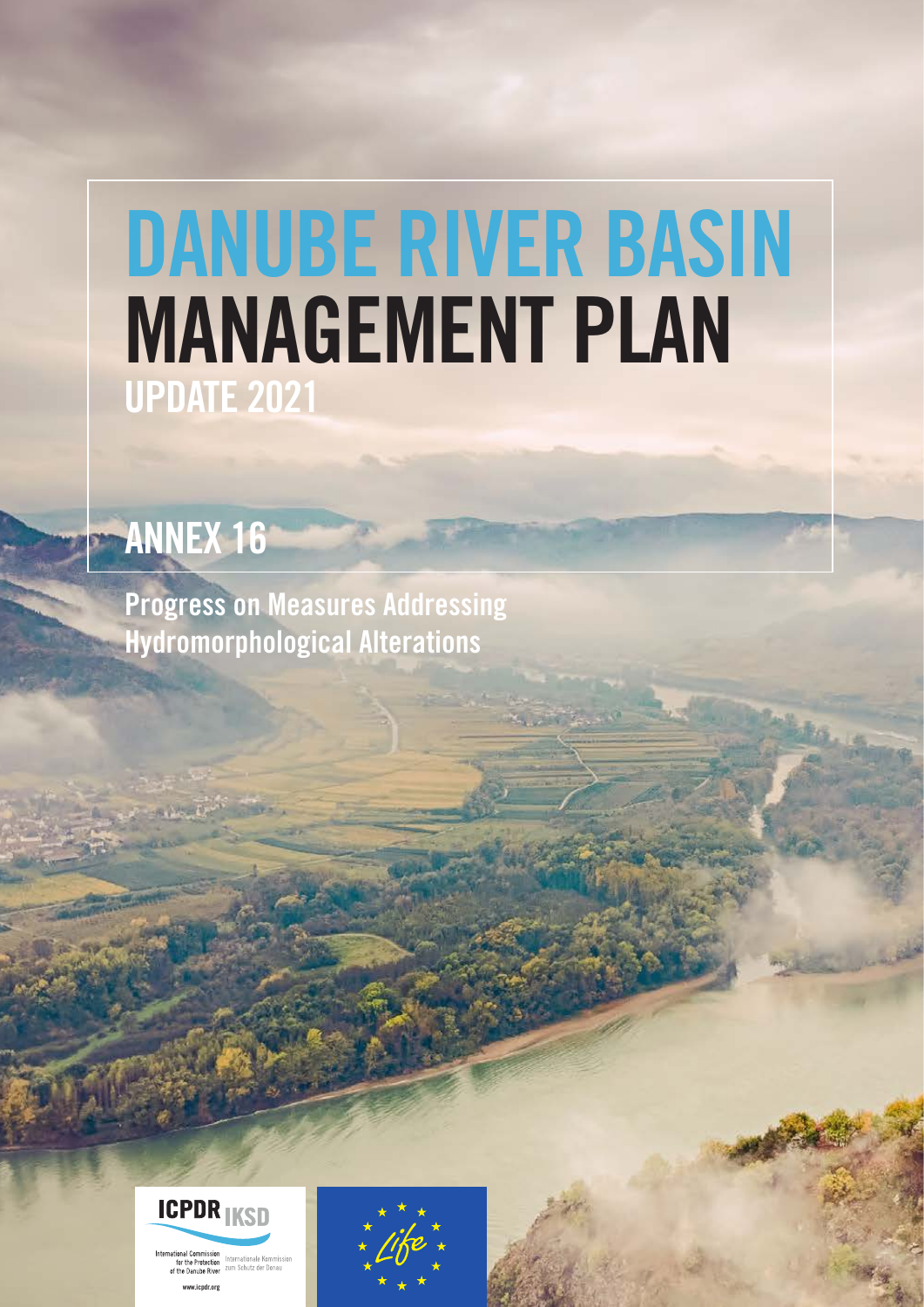This Annex includes information on progress in measures implementation for the following hydromorphological alterations for each country and on the basin-wide scale:

- Hydrological alterations Impoundments
- Hydrological alterations Water abstractions
- Hydrological alterations Hydropeaking
- Interruptions of river and habitat continuity
- Morphological alterations River morphology
- Morphological alterations Disconnection of adjacent floodplains / wetlands

It provides further detailed information on data already provided in the JPM Chapter 8.1.5 of the DRBM Plan – Update 2021.

For particular measures involving construction or building works (e.g. a fish pass, a river restoration project, etc.), the following status-classes were reported, whereby the implementation status refers to the status expected at the end of 2021.

- **Not started** means the technical and/or administrative procedures necessary for starting the construction or building works have not started.
- **Planning on-going** means that administrative procedures necessary for starting the construction or building works have started but are not finalised. The simple inclusion in the RBMPs is not considered as planning in this context.
- **Construction on-going** means the construction or building works have started but are not finalised.
- **Completed** means the works have been finalised and the facilities are operational (maybe only in testing period in case e.g. a waste water treatment plant).

#### **Explanations for table**

JPM = Joint Program of Measures

DRBM = Danube River Basin Management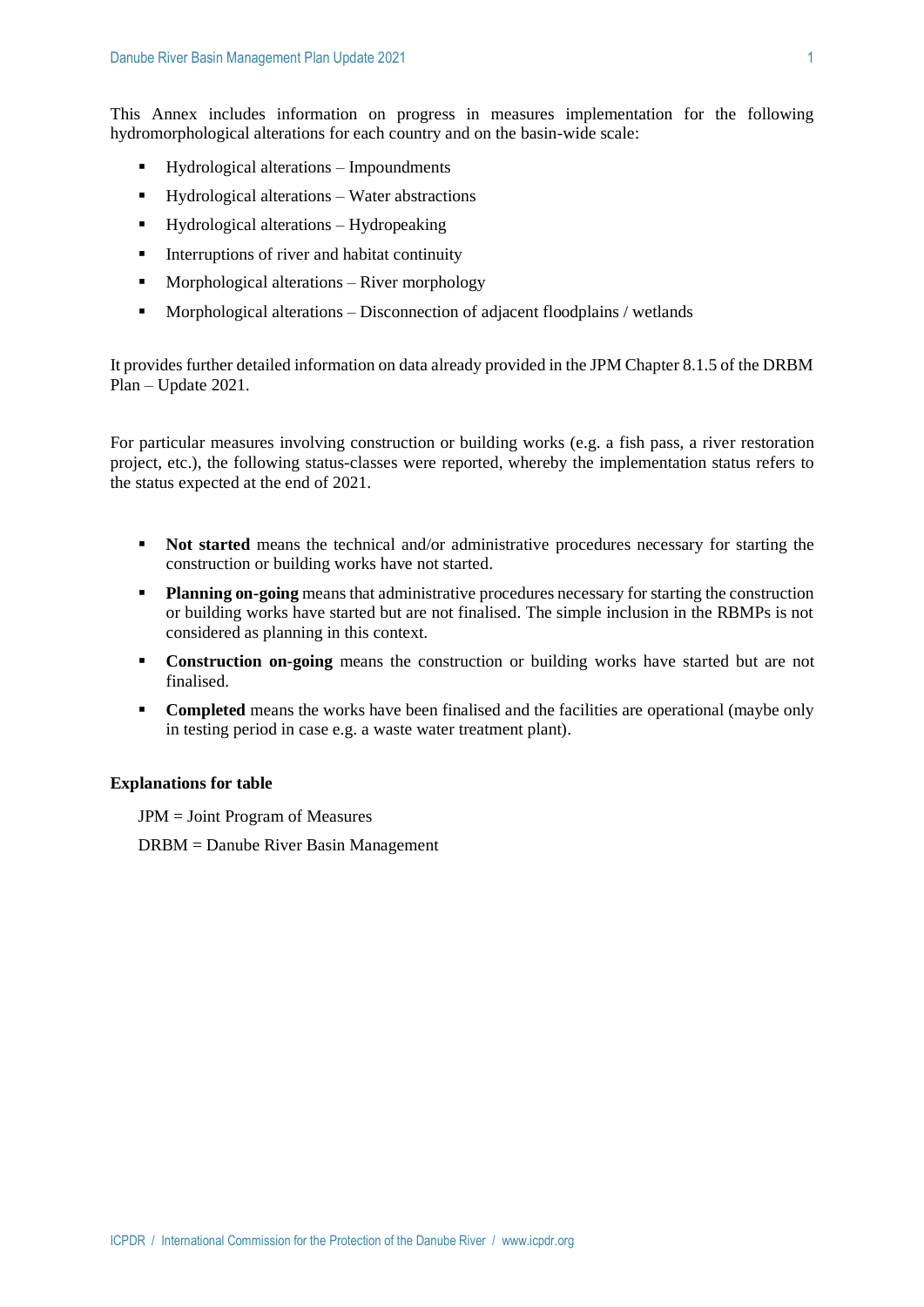#### **1 Hydrological alterations - impoundments**

| <b>Measures on impoundments</b> |                                                                |                                  |                                                                                     |                             |                          |                             |                                  |                             |                  |                             |  |  |  |
|---------------------------------|----------------------------------------------------------------|----------------------------------|-------------------------------------------------------------------------------------|-----------------------------|--------------------------|-----------------------------|----------------------------------|-----------------------------|------------------|-----------------------------|--|--|--|
|                                 | <b>NUMBER OF IMPOUNDMENTS TO</b><br><b>BE IMPROVED BY 2021</b> |                                  | <b>IMPLEMENTATION STATUS</b><br>(reference to measures as agreed on national level) |                             |                          |                             |                                  |                             |                  |                             |  |  |  |
| <b>COUNTRY</b>                  | As indicated in<br>the JPM of the                              | <b>Updated</b><br>information as | <b>Not started</b>                                                                  |                             | <b>Planning on-going</b> |                             | <b>Construction on-</b><br>going |                             | <b>Completed</b> |                             |  |  |  |
|                                 | 2nd DRBM Plan                                                  | agreed on<br>national level      | [No.]                                                                               | $\lceil \frac{9}{6} \rceil$ | [No.]                    | $\lceil \frac{9}{6} \rceil$ | [No.]                            | $\lceil \sqrt[9]{6} \rceil$ | [No.]            | $\lceil \frac{9}{6} \rceil$ |  |  |  |
| DE.                             | 1                                                              | 1                                | $\Omega$                                                                            | $\Omega$                    | $\Omega$                 | $\Omega$                    | $\Omega$                         | $\Omega$                    | $\mathbf{1}$     | 100                         |  |  |  |
| AT                              | 36                                                             | 29                               | 22                                                                                  | 76                          | $\overline{c}$           | $\overline{7}$              | $\mathbf{1}$                     | 3                           | $\overline{4}$   | 14                          |  |  |  |
| <b>CZ</b>                       | $\Omega$                                                       | $\Omega$                         | $\Omega$                                                                            | $\Omega$                    | $\Omega$                 | $\Omega$                    | $\Omega$                         | $\Omega$                    | $\Omega$         | $\Omega$                    |  |  |  |
| <b>SK</b>                       | $\mathbf{0}$                                                   | $\Omega$                         | $\Omega$                                                                            | $\Omega$                    | $\Omega$                 | $\Omega$                    | $\Omega$                         | $\Omega$                    | $\theta$         | $\theta$                    |  |  |  |
| HU                              | 1                                                              | 1                                | $\mathbf{0}$                                                                        | $\Omega$                    | $\Omega$                 | $\Omega$                    | $\mathbf{0}$                     | $\Omega$                    | $\mathbf{1}$     | 100                         |  |  |  |
| <b>SI</b>                       | $\mathbf{0}$                                                   | $\Omega$                         | $\Omega$                                                                            | $\Omega$                    | $\Omega$                 | $\Omega$                    | $\Omega$                         | $\Omega$                    | $\Omega$         | $\Omega$                    |  |  |  |
| <b>HR</b>                       | $\mathbf{0}$                                                   | $\Omega$                         | $\mathbf{0}$                                                                        | $\Omega$                    | $\Omega$                 | $\Omega$                    | $\Omega$                         | $\Omega$                    | $\theta$         | $\theta$                    |  |  |  |
| <b>BA</b>                       | $\mathbf{0}$                                                   | $\Omega$                         | $\Omega$                                                                            | $\Omega$                    | $\Omega$                 | $\Omega$                    | $\Omega$                         | $\Omega$                    | $\Omega$         | $\theta$                    |  |  |  |
| <b>ME</b>                       | $\Omega$                                                       | $\Omega$                         | $\Omega$                                                                            | $\Omega$                    | $\Omega$                 | $\Omega$                    | $\Omega$                         | $\Omega$                    | $\Omega$         | $\Omega$                    |  |  |  |
| RS                              | $\mathbf{0}$                                                   | $\mathbf{0}$                     | $\mathbf{0}$                                                                        | $\Omega$                    | $\mathbf{0}$             | $\Omega$                    | $\mathbf{0}$                     | $\Omega$                    | $\theta$         | $\theta$                    |  |  |  |
| RO                              | 3                                                              | 1                                | $\Omega$                                                                            | $\Omega$                    | $\Omega$                 | $\Omega$                    | $\Omega$                         | $\Omega$                    | $\overline{4}$   | 100                         |  |  |  |
| BG                              | $\Omega$                                                       | $\Omega$                         | $\Omega$                                                                            | $\Omega$                    | $\Omega$                 | $\Omega$                    | $\Omega$                         | $\Omega$                    | $\Omega$         | $\Omega$                    |  |  |  |
| <b>MD</b>                       | $\Omega$                                                       | $\Omega$                         | $\Omega$                                                                            | $\Omega$                    | $\Omega$                 | $\Omega$                    | $\Omega$                         | $\Omega$                    | $\Omega$         | $\theta$                    |  |  |  |
| <b>UA</b>                       | $\Omega$                                                       | $\Omega$                         | $\Omega$                                                                            | $\Omega$                    | $\Omega$                 | $\Omega$                    | $\Omega$                         | $\Omega$                    | $\Omega$         | $\Omega$                    |  |  |  |
| <b>TOTAL</b>                    | 41                                                             | 32                               | 22                                                                                  | 63                          | $\overline{2}$           | 6                           | $\mathbf{1}$                     | 3                           | 10               | 29                          |  |  |  |

#### **2 Hydrological alterations – water abstractions**

| <b>Measures on water abstractions</b> |                                                                                |                                                                                     |                    |          |                          |                             |                             |                             |                  |                             |  |  |
|---------------------------------------|--------------------------------------------------------------------------------|-------------------------------------------------------------------------------------|--------------------|----------|--------------------------|-----------------------------|-----------------------------|-----------------------------|------------------|-----------------------------|--|--|
|                                       | <b>NUMBER OF WATER</b><br><b>ABSTRACTIONS TO BE</b><br><b>IMPROVED BY 2021</b> | <b>IMPLEMENTATION STATUS</b><br>(reference to measures as agreed on national level) |                    |          |                          |                             |                             |                             |                  |                             |  |  |
| <b>COUNTRY</b>                        | As indicated in<br>the 2nd DRBM                                                | <b>Updated</b><br>information as                                                    | <b>Not started</b> |          | <b>Planning on-going</b> |                             | Implementation on-<br>going |                             | <b>Completed</b> |                             |  |  |
|                                       | Plan                                                                           | agreed on<br>national level                                                         | [No.]              | [%]      | [No.]                    | $\lceil \sqrt[9]{6} \rceil$ | [No.]                       | $\lceil \frac{9}{6} \rceil$ | [No.]            | $\lceil \frac{9}{6} \rceil$ |  |  |
| DE.                                   | 8                                                                              | 8                                                                                   | $\Omega$           | $\Omega$ | $\overline{4}$           | 50                          | 3                           | 37,5                        | $\mathbf{1}$     | 12,5                        |  |  |
| AT                                    | 13                                                                             | 8                                                                                   | $\mathbf{1}$       | 13       | 6                        | 75                          | $\Omega$                    | $\theta$                    | 1                | 13                          |  |  |
| <b>CZ</b>                             | $\overline{0}$                                                                 | $\Omega$                                                                            | $\Omega$           | $\Omega$ | $\Omega$                 | $\Omega$                    | $\Omega$                    | $\Omega$                    | $\theta$         | $\Omega$                    |  |  |
| <b>SK</b>                             | $\overline{0}$                                                                 | $\Omega$                                                                            | $\mathbf{0}$       | $\Omega$ | $\Omega$                 | $\Omega$                    | $\Omega$                    | $\Omega$                    | $\theta$         | $\mathbf{0}$                |  |  |
| HU                                    | $\overline{0}$                                                                 | $\Omega$                                                                            | $\Omega$           | $\Omega$ | $\Omega$                 | $\Omega$                    | $\Omega$                    | $\Omega$                    | $\Omega$         | $\Omega$                    |  |  |
| <b>SI</b>                             | $\overline{0}$                                                                 | $\Omega$                                                                            | $\Omega$           | $\Omega$ | $\Omega$                 | $\Omega$                    | $\Omega$                    | $\Omega$                    | $\theta$         | $\Omega$                    |  |  |
| <b>HR</b>                             | $\overline{0}$                                                                 | $\Omega$                                                                            | $\mathbf{0}$       | $\Omega$ | $\Omega$                 | $\Omega$                    | $\Omega$                    | $\Omega$                    | $\theta$         | $\mathbf{0}$                |  |  |
| <b>BA</b>                             | $\overline{0}$                                                                 | $\Omega$                                                                            | $\mathbf{0}$       | $\Omega$ | $\Omega$                 | $\Omega$                    | $\Omega$                    | $\Omega$                    | $\Omega$         | $\Omega$                    |  |  |
| <b>ME</b>                             | $\overline{0}$                                                                 | $\Omega$                                                                            | $\Omega$           | $\Omega$ | $\Omega$                 | $\Omega$                    | $\Omega$                    | $\Omega$                    | $\Omega$         | $\Omega$                    |  |  |
| RS                                    | $\overline{0}$                                                                 | $\Omega$                                                                            | $\Omega$           | $\Omega$ | $\Omega$                 | $\Omega$                    | $\Omega$                    | $\theta$                    | $\theta$         | $\Omega$                    |  |  |
| <b>RO</b>                             | 1                                                                              | $\overline{2}$                                                                      | $\Omega$           | $\Omega$ | 1                        | 50                          | $\Omega$                    | $\theta$                    | 1                | 50                          |  |  |
| BG                                    | $\overline{0}$                                                                 | $\Omega$                                                                            | $\Omega$           | $\Omega$ | $\Omega$                 | $\Omega$                    | $\Omega$                    | $\Omega$                    | $\Omega$         | $\Omega$                    |  |  |
| MD                                    | $\Omega$                                                                       | $\Omega$                                                                            | $\Omega$           | $\Omega$ | $\Omega$                 | $\Omega$                    | $\Omega$                    | $\Omega$                    | $\theta$         | $\Omega$                    |  |  |
| <b>UA</b>                             | $\overline{0}$                                                                 | $\Omega$                                                                            | $\mathbf{0}$       | $\Omega$ | $\Omega$                 | $\Omega$                    | $\Omega$                    | $\theta$                    | $\theta$         | $\Omega$                    |  |  |
| <b>TOTAL</b>                          | 22                                                                             | 18                                                                                  | 1                  | 6        | 11                       | 61                          | 3                           | 17                          | 3                | 17                          |  |  |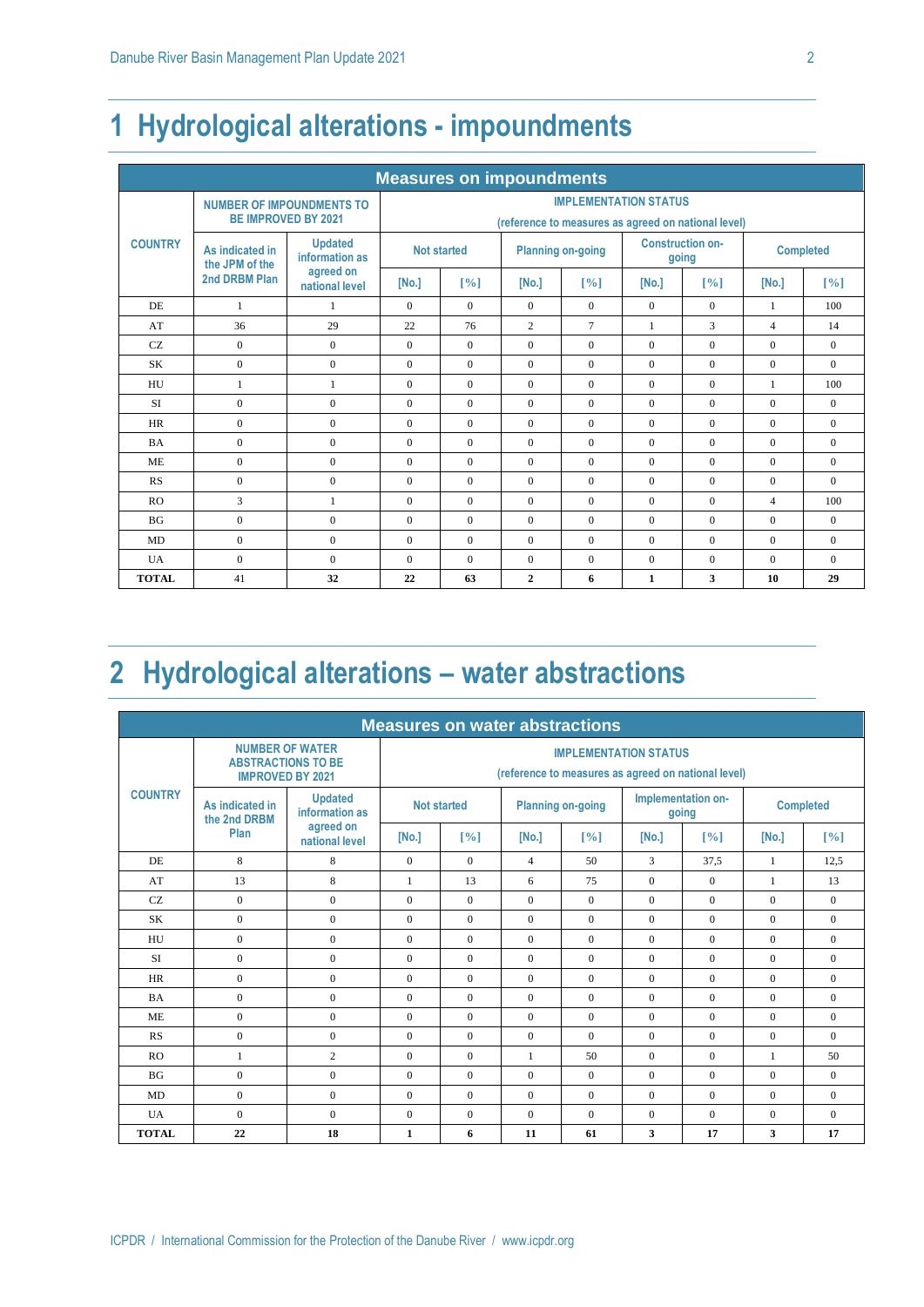#### **3 Hydrological alterations – hydropeaking**

| <b>Measures on hydropeaking</b> |                                                                            |                                  |                                                                                     |                             |                          |                             |                             |                             |                  |                             |  |  |  |
|---------------------------------|----------------------------------------------------------------------------|----------------------------------|-------------------------------------------------------------------------------------|-----------------------------|--------------------------|-----------------------------|-----------------------------|-----------------------------|------------------|-----------------------------|--|--|--|
|                                 | <b>NUMBER OF HYDROPEAKING</b><br><b>SECTIONS TO BE IMPROVED BY</b><br>2021 |                                  | <b>IMPLEMENTATION STATUS</b><br>(reference to measures as agreed on national level) |                             |                          |                             |                             |                             |                  |                             |  |  |  |
| <b>COUNTRY</b>                  | As indicated in<br>the 2nd DRBM<br>Plan                                    | <b>Updated</b><br>information as | <b>Not started</b>                                                                  |                             | <b>Planning on-going</b> |                             | Implementation on-<br>going |                             | <b>Completed</b> |                             |  |  |  |
|                                 |                                                                            | agreed on<br>national level      | [No.]                                                                               | $\lceil \frac{9}{6} \rceil$ | [No.]                    | $\lceil \frac{9}{6} \rceil$ | [No.]                       | $\lceil \frac{9}{6} \rceil$ | [No.]            | $\lceil \frac{9}{6} \rceil$ |  |  |  |
| DE                              | $\overline{4}$                                                             | $\overline{4}$                   | $\mathbf{0}$                                                                        | $\Omega$                    | $\overline{c}$           | 50                          | $\mathbf{1}$                | 25                          | $\mathbf{1}$     | 25                          |  |  |  |
| AT                              | $\mathbf{0}$                                                               | $\Omega$                         | $\Omega$                                                                            | $\Omega$                    | $\Omega$                 | $\Omega$                    | $\Omega$                    | $\Omega$                    | $\Omega$         | $\Omega$                    |  |  |  |
| CZ.                             | $\Omega$                                                                   | $\Omega$                         | $\Omega$                                                                            | $\Omega$                    | $\Omega$                 | $\Omega$                    | $\Omega$                    | $\Omega$                    | $\Omega$         | $\Omega$                    |  |  |  |
| <b>SK</b>                       | $\mathbf{0}$                                                               | $\Omega$                         | $\Omega$                                                                            | $\Omega$                    | $\Omega$                 | $\Omega$                    | $\Omega$                    | $\theta$                    | $\Omega$         | $\Omega$                    |  |  |  |
| HU                              | $\mathbf{0}$                                                               | $\Omega$                         | $\Omega$                                                                            | $\Omega$                    | $\Omega$                 | $\Omega$                    | $\Omega$                    | $\theta$                    | $\Omega$         | $\Omega$                    |  |  |  |
| <b>SI</b>                       | $\mathbf{0}$                                                               | $\Omega$                         | $\Omega$                                                                            | $\Omega$                    | $\Omega$                 | $\Omega$                    | $\Omega$                    | $\Omega$                    | $\Omega$         | $\Omega$                    |  |  |  |
| <b>HR</b>                       | $\mathbf{0}$                                                               | $\Omega$                         | $\Omega$                                                                            | $\Omega$                    | $\Omega$                 | $\Omega$                    | $\Omega$                    | $\Omega$                    | $\Omega$         | $\Omega$                    |  |  |  |
| <b>BA</b>                       | $\mathbf{0}$                                                               | $\Omega$                         | $\Omega$                                                                            | $\Omega$                    | $\Omega$                 | $\Omega$                    | $\Omega$                    | $\theta$                    | $\Omega$         | $\Omega$                    |  |  |  |
| <b>ME</b>                       | $\mathbf{0}$                                                               | $\Omega$                         | $\Omega$                                                                            | $\Omega$                    | $\Omega$                 | $\Omega$                    | $\Omega$                    | $\theta$                    | $\Omega$         | $\Omega$                    |  |  |  |
| RS                              | $\Omega$                                                                   | $\Omega$                         | $\Omega$                                                                            | $\Omega$                    | $\Omega$                 | $\Omega$                    | $\Omega$                    | $\theta$                    | $\Omega$         | $\Omega$                    |  |  |  |
| RO                              | $\Omega$                                                                   | $\Omega$                         | $\Omega$                                                                            | $\Omega$                    | $\Omega$                 | $\Omega$                    | $\Omega$                    | $\theta$                    | $\Omega$         | $\Omega$                    |  |  |  |
| BG                              | $\mathbf{0}$                                                               | $\Omega$                         | $\Omega$                                                                            | $\Omega$                    | $\Omega$                 | $\Omega$                    | $\Omega$                    | $\theta$                    | $\Omega$         | $\Omega$                    |  |  |  |
| <b>MD</b>                       | $\mathbf{0}$                                                               | $\Omega$                         | $\Omega$                                                                            | $\Omega$                    | $\Omega$                 | $\Omega$                    | $\Omega$                    | $\Omega$                    | $\Omega$         | $\Omega$                    |  |  |  |
| <b>IJA</b>                      | $\mathbf{0}$                                                               | $\Omega$                         | $\Omega$                                                                            | $\Omega$                    | $\Omega$                 | $\Omega$                    | $\Omega$                    | $\Omega$                    | $\Omega$         | $\Omega$                    |  |  |  |
| <b>TOTAL</b>                    | 4                                                                          | 4                                | $\bf{0}$                                                                            | $\bf{0}$                    | $\mathbf{2}$             | 50                          | $\mathbf{1}$                | 25                          | $\mathbf{1}$     | 25                          |  |  |  |

#### **4 Interruptions of river and habitat continuity**

| Measures on restoration of river continuity for fish migration |                                                               |                                  |                                                                                     |                             |                          |                             |                                  |                             |                  |          |  |  |  |
|----------------------------------------------------------------|---------------------------------------------------------------|----------------------------------|-------------------------------------------------------------------------------------|-----------------------------|--------------------------|-----------------------------|----------------------------------|-----------------------------|------------------|----------|--|--|--|
|                                                                | <b>NUMBER OF MEASURES TO BE</b><br><b>IMPLEMENTED BY 2021</b> |                                  | <b>IMPLEMENTATION STATUS</b><br>(reference to measures as agreed on national level) |                             |                          |                             |                                  |                             |                  |          |  |  |  |
| <b>COUNTRY</b>                                                 | As indicated<br>the 2nd DRBM                                  | <b>Updated</b><br>information as | <b>Not started</b>                                                                  |                             | <b>Planning on-going</b> |                             | <b>Construction on-</b><br>going |                             | <b>Completed</b> |          |  |  |  |
|                                                                | Plan                                                          | agreed on<br>national level      | [No.]                                                                               | $\lceil \frac{9}{6} \rceil$ | [No.]                    | $\lceil \frac{9}{6} \rceil$ | [No.]                            | $\lceil \frac{9}{6} \rceil$ | [No.]            | [%]      |  |  |  |
| D <sub>E</sub>                                                 | 22                                                            | 22                               | $\Omega$                                                                            | $\Omega$                    | 14                       | 64                          | $\Omega$                         | $\Omega$                    | 8                | 36       |  |  |  |
| AT                                                             | 85                                                            | 43                               | 28                                                                                  | 65                          | $\overline{4}$           | 9                           | 3                                | $\tau$                      | 8                | 19       |  |  |  |
| CZ.                                                            | 8                                                             | 8                                | $\theta$                                                                            | $\Omega$                    | $\Omega$                 | $\Omega$                    | $\Omega$                         | $\theta$                    | 8                | 100      |  |  |  |
| SK                                                             | 19                                                            | 41                               | $\Omega$                                                                            | $\Omega$                    | 22                       | 54                          | $\overline{c}$                   | 5                           | 17               | 41       |  |  |  |
| HU                                                             | 8                                                             | 9                                | 6                                                                                   | 66                          | $\overline{2}$           | 22                          | $\Omega$                         | $\Omega$                    | $\mathbf{1}$     | 11       |  |  |  |
| <b>SI</b>                                                      | $\mathbf{0}$                                                  | $\Omega$                         | $\Omega$                                                                            | $\Omega$                    | $\Omega$                 | $\Omega$                    | $\Omega$                         | $\Omega$                    | $\Omega$         | $\Omega$ |  |  |  |
| <b>HR</b>                                                      | $\mathbf{0}$                                                  | $\mathbf{0}$                     | $\mathbf{0}$                                                                        | $\Omega$                    | $\Omega$                 | $\Omega$                    | $\Omega$                         | $\Omega$                    | $\theta$         | $\theta$ |  |  |  |
| <b>BA</b>                                                      | $\mathbf{0}$                                                  | $\Omega$                         | $\theta$                                                                            | $\Omega$                    | $\Omega$                 | $\Omega$                    | $\Omega$                         | $\Omega$                    | $\Omega$         | $\Omega$ |  |  |  |
| <b>ME</b>                                                      | $\Omega$                                                      | $\Omega$                         | $\Omega$                                                                            | $\Omega$                    | $\Omega$                 | $\Omega$                    | $\Omega$                         | $\Omega$                    | $\Omega$         | $\theta$ |  |  |  |
| RS                                                             | 1                                                             | -1                               | $\mathbf{0}$                                                                        | $\Omega$                    | $\Omega$                 | $\Omega$                    | $\mathbf{0}$                     | $\Omega$                    | 1                | 100      |  |  |  |
| R <sub>O</sub>                                                 | 5                                                             | $\tau$                           | $\overline{c}$                                                                      | 29                          | 3                        | 43                          | $\Omega$                         | $\Omega$                    | $\overline{2}$   | 29       |  |  |  |
| BG <sub>f</sub>                                                | 10                                                            | 8                                | $\mathbf{1}$                                                                        | 13                          | $\overline{2}$           | 25                          | 3                                | 38                          | $\overline{2}$   | 25       |  |  |  |
| <b>MD</b>                                                      | $\mathbf{0}$                                                  | $\Omega$                         | $\Omega$                                                                            | $\Omega$                    | $\Omega$                 | $\Omega$                    | $\Omega$                         | $\Omega$                    | $\Omega$         | $\Omega$ |  |  |  |
| <b>UA</b>                                                      | $\mathbf{0}$                                                  | $\Omega$                         | $\theta$                                                                            | $\Omega$                    | $\Omega$                 | $\Omega$                    | $\Omega$                         | $\Omega$                    | $\theta$         | $\theta$ |  |  |  |
| <b>TOTAL</b>                                                   | 158                                                           | 139                              | 37                                                                                  | 27                          | 47                       | 34                          | 8                                | 6                           | 47               | 34       |  |  |  |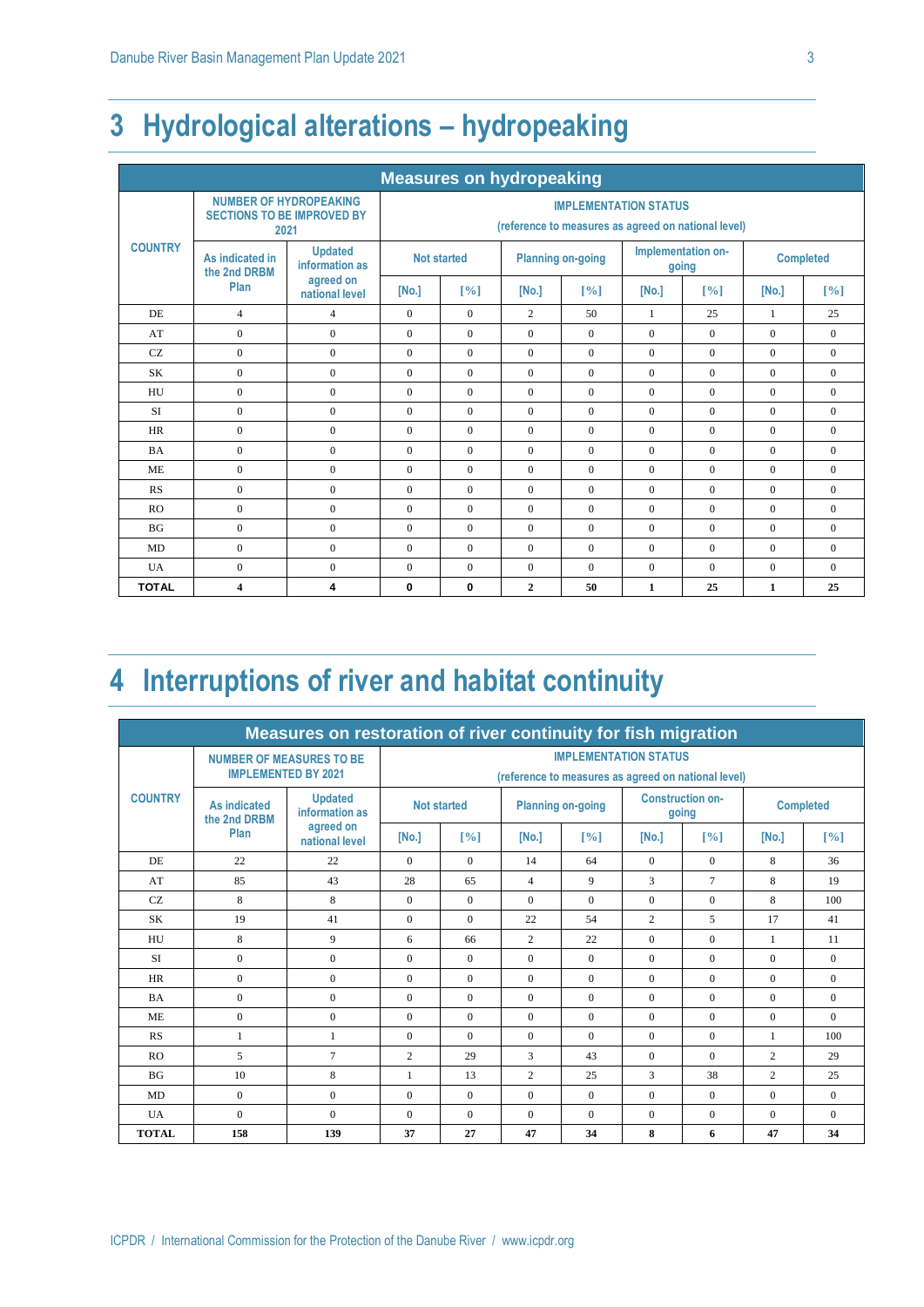### **5 Morphological alterations – river morphology**

| <b>Measures for improvement of river morphology</b> |                                      |                                                                 |                                                                                     |                             |                          |                             |                                  |                             |                  |                             |  |  |  |
|-----------------------------------------------------|--------------------------------------|-----------------------------------------------------------------|-------------------------------------------------------------------------------------|-----------------------------|--------------------------|-----------------------------|----------------------------------|-----------------------------|------------------|-----------------------------|--|--|--|
|                                                     |                                      | <b>NUMBER OF MEASURES TO BE</b><br><b>IMPLEMENTED BY 2021</b>   | <b>IMPLEMENTATION STATUS</b><br>(reference to measures as agreed on national level) |                             |                          |                             |                                  |                             |                  |                             |  |  |  |
| <b>COUNTRY</b>                                      | As indicated<br>the 2nd DRBM<br>Plan | <b>Updated</b><br>information as<br>agreed on<br>national level | <b>Not started</b>                                                                  |                             | <b>Planning on-going</b> |                             | <b>Construction on-</b><br>going |                             | <b>Completed</b> |                             |  |  |  |
|                                                     |                                      |                                                                 | [No.]                                                                               | $\lceil \frac{9}{6} \rceil$ | [No.]                    | $\lceil \frac{9}{6} \rceil$ | [No.]                            | $\lceil \frac{9}{6} \rceil$ | [No.]            | $\lceil \frac{9}{6} \rceil$ |  |  |  |
| DE.                                                 | 40                                   | 40                                                              | 2 <sup>1</sup>                                                                      | 5                           | $\overline{4}$           | 10                          | 21                               | 52,5                        | 13               | 32.5                        |  |  |  |
| AT                                                  | 25                                   | 17                                                              | 3                                                                                   | 18                          | $\Omega$                 | $\Omega$                    | $\Omega$                         | $\Omega$                    | 14               | 82                          |  |  |  |
| <b>CZ</b>                                           | $\tau$                               | $\overline{7}$                                                  | $\Omega$                                                                            | $\Omega$                    | 6                        | 86                          | $\Omega$                         | $\Omega$                    | $\mathbf{1}$     | 14                          |  |  |  |
| <b>SK</b>                                           | $\mathbf{0}$                         | $\Omega$                                                        | $\Omega$                                                                            | $\Omega$                    | $\Omega$                 | $\Omega$                    | $\Omega$                         | $\theta$                    | $\theta$         | $\Omega$                    |  |  |  |
| HU                                                  | 37                                   | 37                                                              | 37                                                                                  | 100                         | $\Omega$                 | $\mathbf{0}$                | $\Omega$                         | $\overline{0}$              | $\Omega$         | $\mathbf{0}$                |  |  |  |
| <b>SI</b>                                           | $\mathbf{0}$                         | $\Omega$                                                        | $\Omega$                                                                            | $\Omega$                    | $\Omega$                 | $\Omega$                    | $\Omega$                         | $\Omega$                    | $\Omega$         | $\Omega$                    |  |  |  |
| <b>HR</b>                                           | $\boldsymbol{0}$                     | $\Omega$                                                        | $\Omega$                                                                            | $\Omega$                    | $\Omega$                 | $\Omega$                    | $\Omega$                         | $\theta$                    | $\Omega$         | $\Omega$                    |  |  |  |
| <b>BA</b>                                           | $\mathbf{0}$                         | $\Omega$                                                        | $\Omega$                                                                            | $\Omega$                    | $\Omega$                 | $\Omega$                    | $\Omega$                         | $\Omega$                    | $\Omega$         | $\Omega$                    |  |  |  |
| <b>ME</b>                                           | $\Omega$                             | $\Omega$                                                        | $\Omega$                                                                            | $\Omega$                    | $\Omega$                 | $\Omega$                    | $\Omega$                         | $\Omega$                    | $\Omega$         | $\Omega$                    |  |  |  |
| RS                                                  | $\mathbf{0}$                         | $\Omega$                                                        | $\Omega$                                                                            | $\Omega$                    | $\Omega$                 | $\Omega$                    | $\Omega$                         | $\theta$                    | $\Omega$         | $\Omega$                    |  |  |  |
| <b>RO</b>                                           | $\overline{c}$                       | 1                                                               | $3^{1/2}$                                                                           | 100                         | $\Omega$                 | $\Omega$                    | $\Omega$                         | $\Omega$                    | $\Omega$         | $\Omega$                    |  |  |  |
| BG                                                  | 3                                    | 3                                                               | $\Omega$                                                                            | $\Omega$                    | 3                        | 100                         | $\Omega$                         | $\theta$                    | $\Omega$         | $\Omega$                    |  |  |  |
| <b>MD</b>                                           | $\mathbf{0}$                         | $\mathbf{0}$                                                    | $\mathbf{0}$                                                                        | $\mathbf{0}$                | $\mathbf{0}$             | $\mathbf{0}$                | $\Omega$                         | $\overline{0}$              | $\theta$         | $\Omega$                    |  |  |  |
| <b>IJA</b>                                          | $\Omega$                             | $\Omega$                                                        | $\Omega$                                                                            | $\Omega$                    | $\Omega$                 | $\Omega$                    | $\Omega$                         | $\Omega$                    | $\Omega$         | $\Omega$                    |  |  |  |
| <b>TOTAL</b>                                        | 114                                  | 105                                                             | 42                                                                                  | 40                          | 13                       | 13                          | 21                               | 20                          | 28               | 27                          |  |  |  |

 $^{\rm 1}$  Measures were no longer necessary as good ecological potential was already reached.

<sup>2</sup> Conflicts with land reclamation owners due to technical solutions proposed